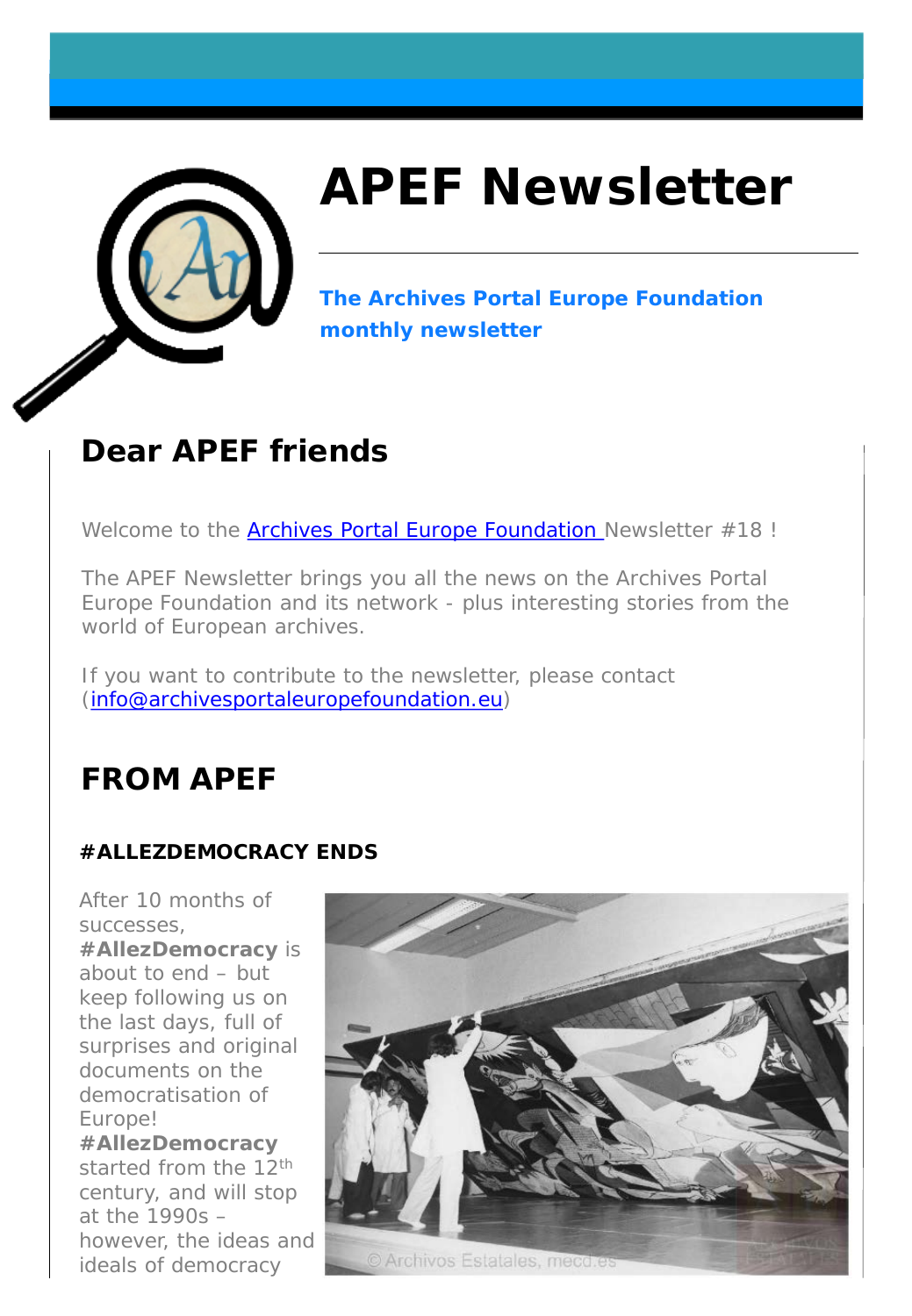go well beyond it, and the journey continues. We hope that the exhibition has contributed to the debate, and to remember the sacrifices made by many for the ideal of democracy.

The full list of documents is available on the **APEF website**, on our newly-launched Pinterest channel (see below), and of course on [Facebook,](https://www.facebook.com/archivesportaleurope.net) [Twitter,](https://twitter.com/ArchivesPortal) and [Instagram,](https://www.instagram.com/archivesportaleurope/) following the hashtag **#AllezDemocracy**



#### **ARCHIVES PORTAL EUROPE ON PINTEREST**

**Archives Portal Europe** is now available on [Pinterest](https://in.pinterest.com/archivesportaleurope/?autologin=true) – to collect, repost, and disseminate all documents that are published in the Featured Documents and exhibitions. The first board, dedicated to **#AllezDemocracy**, is already [available online](https://in.pinterest.com/archivesportaleurope/allezdemocracy/) – please share!

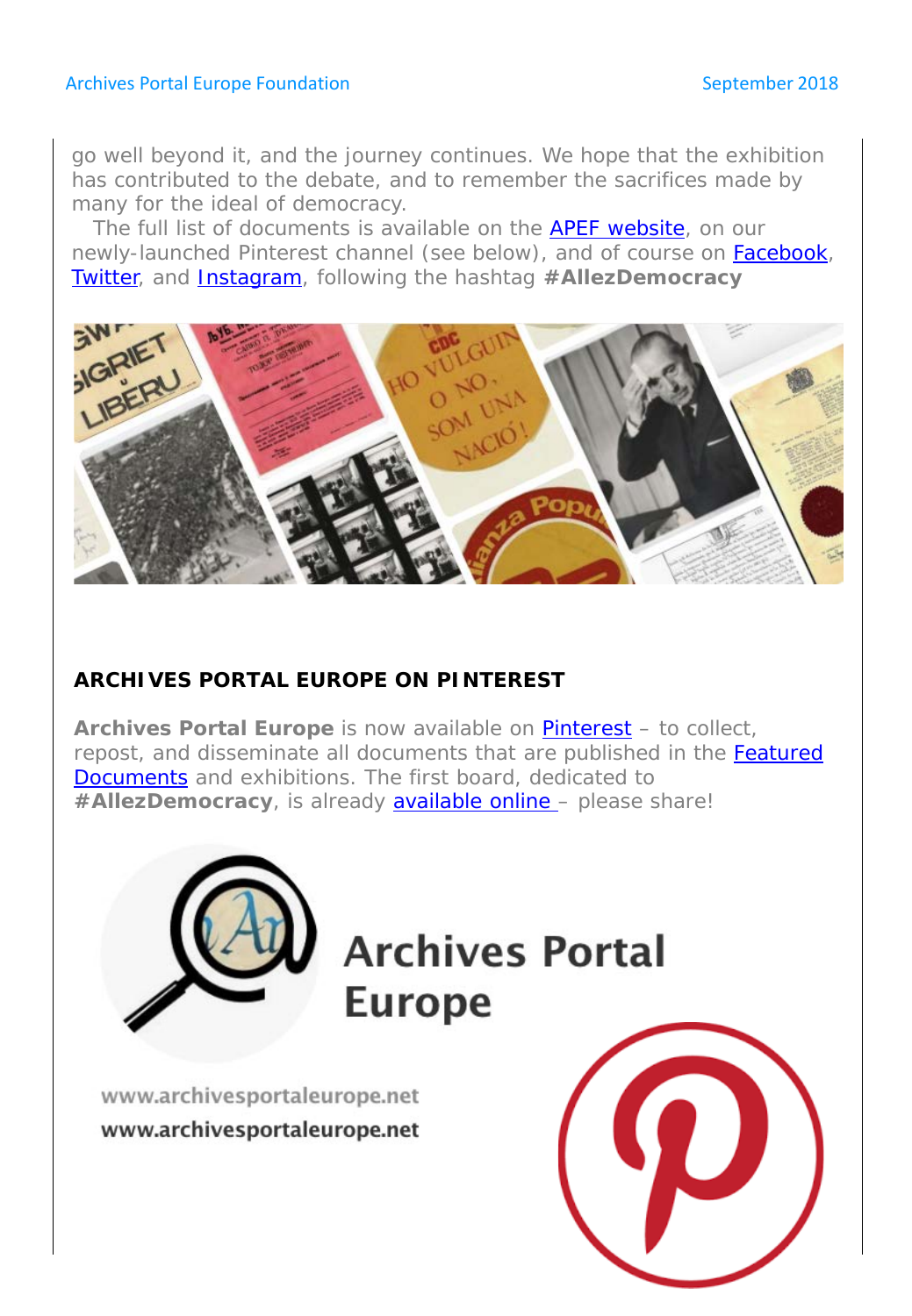## **COMING UP**

#### **Decipher, Research, Participate! The St. Emmeram Monastery in Regensburg and its digital tradition** *München (Germany), 5 October 2018*



You are invited to the roundtable organised by the [Bayerisches Staatsarchiv,](https://www.km.bayern.de/art-and-culture/archives.html) Bavarian State Archives, to present the complete digitised collection of charters of the monastery of St. Emmeram - a collection of 5000 charters dated between 794 to 1800, soon to be available online. By taking the example of this corpus of source material, the event intends to bring together research questions and technical exploitation models.

The digitisation process was completed within the framework of the EU project "Co:op - [Community as opportunity."](https://coop-project.eu/) For more information and registration, please visit the [Co:op website](https://coop-project.eu/event/decipher-research-participate-the-st-emmeram-monastery-in-regensburg-and-its-digital-tradition/).

#### **KULTURHACKATHON 2018 - Open Up your Data and Create!** *Sankt Pölten (Austria), 20-22 September 2018*

The second Austrian **Kulturhackathon** is coming up in Sankt Pölten, with the aim to contribute to make cultural heritage accessible, through workshops, presentations, and discussions about how to design a successful open data strategy. Registration is required; more information (in German) is available [here](https://www.openglam.at/%20FH%20St.%20P%C3%B6lten%20Openglam-at)

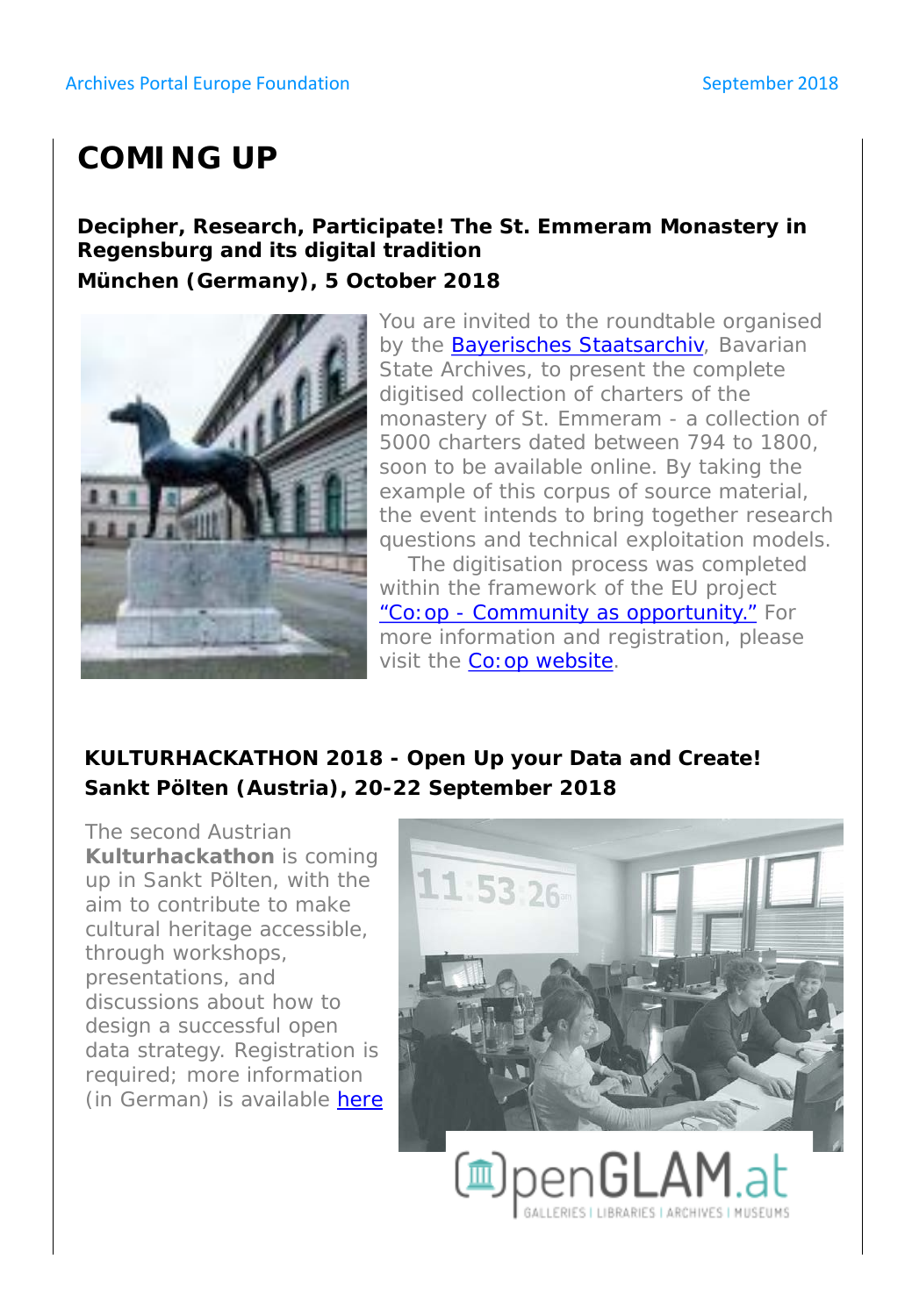#### **ARCHIVAL STUDIES, SOURCE STUDIES – TREND AND CHALLENGES**

#### *Tbilisi (Georgia), 20-22 September 2018*

The 3rd international conference "**Archival Studies, Source Studies – Trend and Challenges**" will take place at the საქართველოს ეროვნული არქივი/National Archives of Georgia, to celebrate the 100th anniversary of the independence of country. The thematic emphasis is on 1918-21 Georgia and South Caucasus, the period preceding the declaration of independence of Georgia and the proclamation of the First Democratic Republic. The conference will be a moment for scholars and archivists to reflect on network and archives in the digital age.



## NATIONAL ARCHIVES OF GEORGIA ᲡᲐᲥᲐᲠᲗᲕᲔᲚᲝᲡ ᲔᲠᲝᲕᲜᲣᲚᲘ ᲐᲠᲥᲘᲕᲘ

## **GUBBIO IN THE AGE OF GIOTTO**

#### *Gubbio (Italy), until the 4th of November 2018*



The city of Gubbio is famous for preserving its medieval splendor, praised by Dante in the Divine Comedy and painted by Giotto, one of the most famous Italian painters in history. For the exhibition, Gubbio has restored a series of paintings and brought home to Gubbio works by Gubbio and other artists that are dispersed in major art galleries around the world. More information (in English and Italian) is available [here](https://www.gubbioaltempodigiotto.it/index-en.html)

### **ARCHIVES AND THEIR AUDIENCE IN THE DIGITAL WORLD: ICAR AT WORK**

#### *Rome (Italy), 26-27 September 2018*

The Italian Centre for Archives **ICAR - Istituto Centrale per gli Archivi** will host the event "Archives and their audience in the digital world: ICAR at work" on the 26th September, followed by a technical seminar on digital archives on the 27th September. The event will be held at the **Mibac**, the Ministry of Culture, in Rome. Full programme and registration are available **here**; registration for the technical seminar on the 27th September is possible [here](https://bit.ly/2MgxgDc)